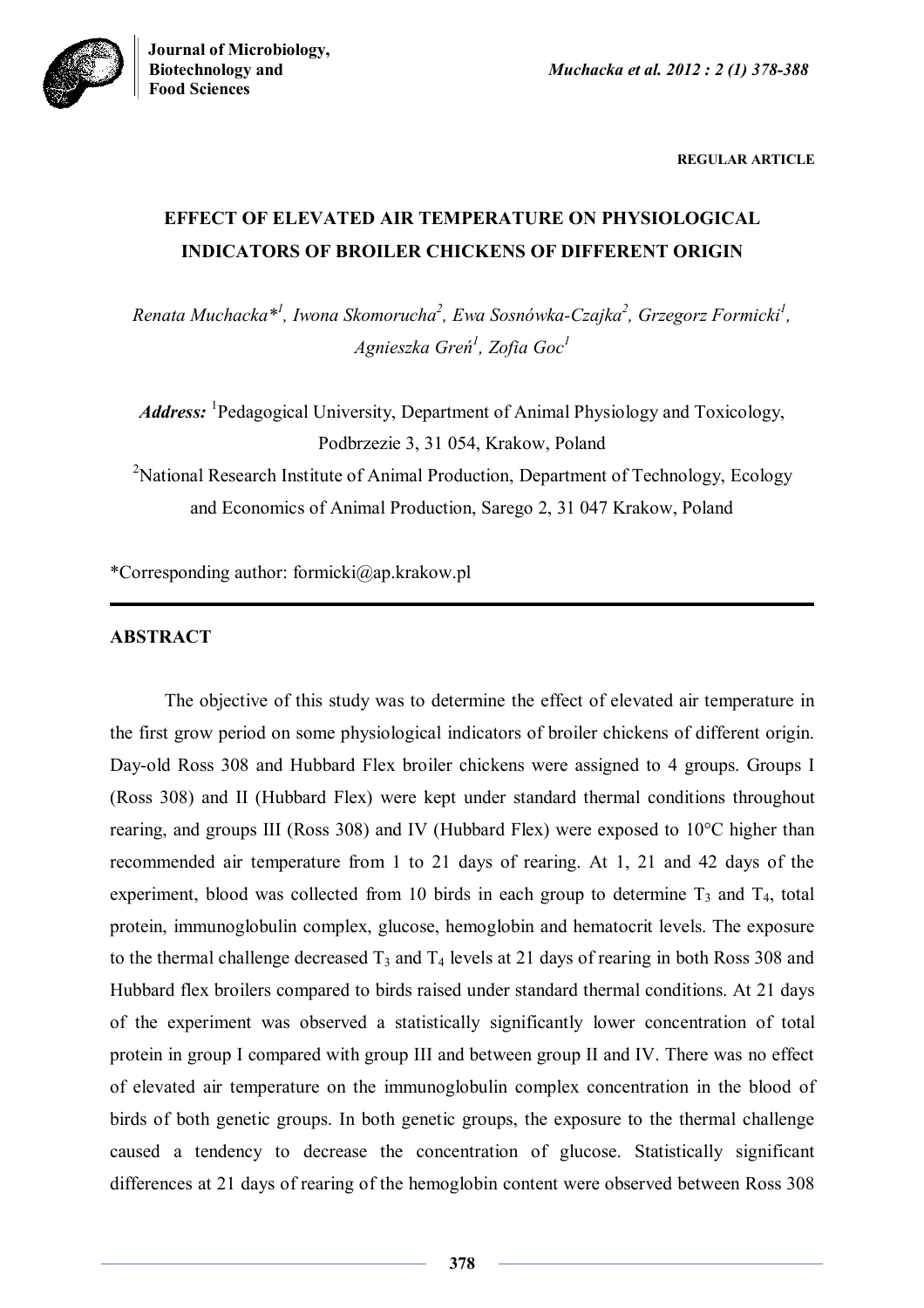birds from groups I and III. The thermal challenge caused a statistically significant decrease in hematocrit levels in birds from both genetic groups at 21 days of the experiment. The thermal challenge upset the body's homeostasis in both genetic groups of chickens, which possibly suggests that elevated air temperature during the first period of rearing has a negative effect on the welfare of broilers, regardless of their origin.

**Keywords:** broiler chickens, genetic group, physiological indicators, heat stress

### **INTRODUCTION**

The requirement for the proper performance of rearing chickens is to ensure the optimum environmental conditions necessary for their proper development, growth, maintenance and running of production. These conditions must be suitable to the needs of the birds and they depend not only on age and number of maintained animals, but also on the season and weather conditions.

During the hot summer months, it is difficult to maintain the right temperature inside the house. It leads to exceed the recommended standards of microclimatic conditions, which usually becomes the cause of stress, causing disturbances in the homeostasis of the body's internal environment of birds **(Akşit** *et al.,* **2006).**

Chickens in the first 2 weeks of life are very susceptible to stress caused by environmental conditions. The chick body temperature after hatching is 39.7°C, and just at 3 weeks of age reaches 42°C, which is equal to body temperature in adult birds. Therefore, it is widely accepted that the optimal air temperature for broiler chickens should be 31-33°C at the first days of rearing, and then be lowered to 20-18°C at 6 weeks of age.

Symptoms of heat stress in adult birds begin to observe, when the air temperature exceeds 27-28°C. Birds not being able to heat dissipation from the body to the environment lose their ability to control body temperature. When the air temperature exceeds 38°C there is observed an increase in mortality of birds.

The high sensitivity of birds to heat stress is caused by a small difference between the physiological body temperature and the temperature at which protein denaturation occurs, and disruption of vital functions. Heat stress, for example, causes slower growth and lower body weight of chickens, poor feed utilization, increases susceptibility to disease and increases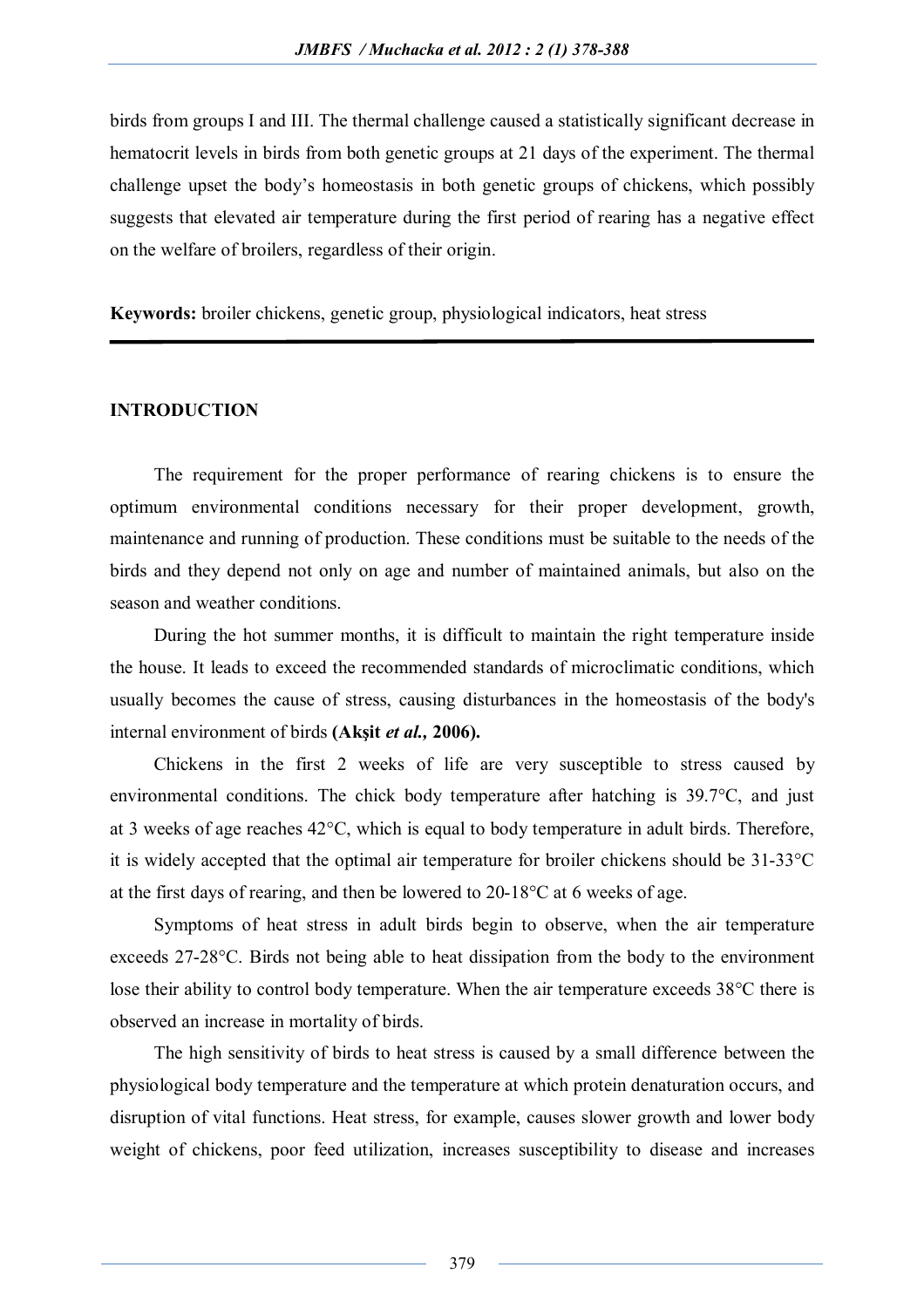mortality caused by weakness of the body's immune function **(Altan** *et al.,* **2003; Sosnówka-Czajka** *et al.,* **2005; Akşit** *et al.,* **2006; Sosnówka-Czajka** *et al.,* **2007).**

Many authors have shown that the stress associated with a change in air temperature has a significant impact on a physiological processes such as increase rectal temperature **(Deeb and Cahaner, 2001a; Altan** *et al.,* **2003; Lin** *et al.,* **2005; Sosnówka-Czajka** *et al.,* **2005; Sosnówka-Czajka** *et al.,* **2006)** and radiation temperature **(Sosnówka-Czajka** *et al.,* **2003)**, changes in thyroid hormones concentration **(Sosnówka-Czajka** *et al.,* **2007; Star** *et al.,* **2008)** and changes in blood corticosterone levels **(Post, 2003; Star** *et al.,* **2008).** According to some authors, the origin of birds may be essential for sensitivity to high air temperatures and susceptibility to heat stress (**Berrong and Washburn, 1998; Deeb and Cahaner, 2001a, b).**

The aim of this study was to determine the effect of elevated air temperature at the first growth period on some physiological blood parameters of broiler chickens from two genetic groups.

#### **MATERIAL AND METHODS**

The experiment involved 720 broiler chickens from two commercial lines Ross 308 (360 birds) and Hubbard Flex (360 birds). After weighing and tagging on the first day of life, chicks were assigned to 4 groups, each of which had 12 subgroups with a stocking density of 15 birds/m<sup>2</sup>: group I – Ross 308 broilers kept throughout rearing under standard thermal conditions (Regulation of the Ministry of Agriculture and Rural Development of 2 Sept. 2003, Journal of Laws 03.167.1629 with later amendments), group II – Hubbard Flex broilers kept throughout rearing under standard thermal conditions (Regulation of the Ministry of Agriculture and Rural Development of 2 Sept. 2003, Journal of Laws 03.167.1629 with later amendments), group III – Ross 308 broilers exposed in the rearing area from 1 to 21 days of age to 10°C higher than recommended temperature (41°C at one day of age was gradually decreased to 35°C on day 21 of rearing), group IV – Hubbard Flex broilers exposed in the rearing area from 1 to 21 days of age to 10°C higher than recommended temperature (41°C at one day of age was gradually decreased to 35°C on day 21 of rearing).

Chickens were reared to 21 days of age in 6-tier batteries of heated cages with electronic temperature control and until 42 days of age in 4-tier batteries of unheated cages. Groups III and IV were located in a separated, air-conditioned room with an electronically controlled heater. All the groups had the same environmental (air humidity, lighting regime) and feeding conditions. Chickens were fed *ad libitum* diets: starter diet until 3 weeks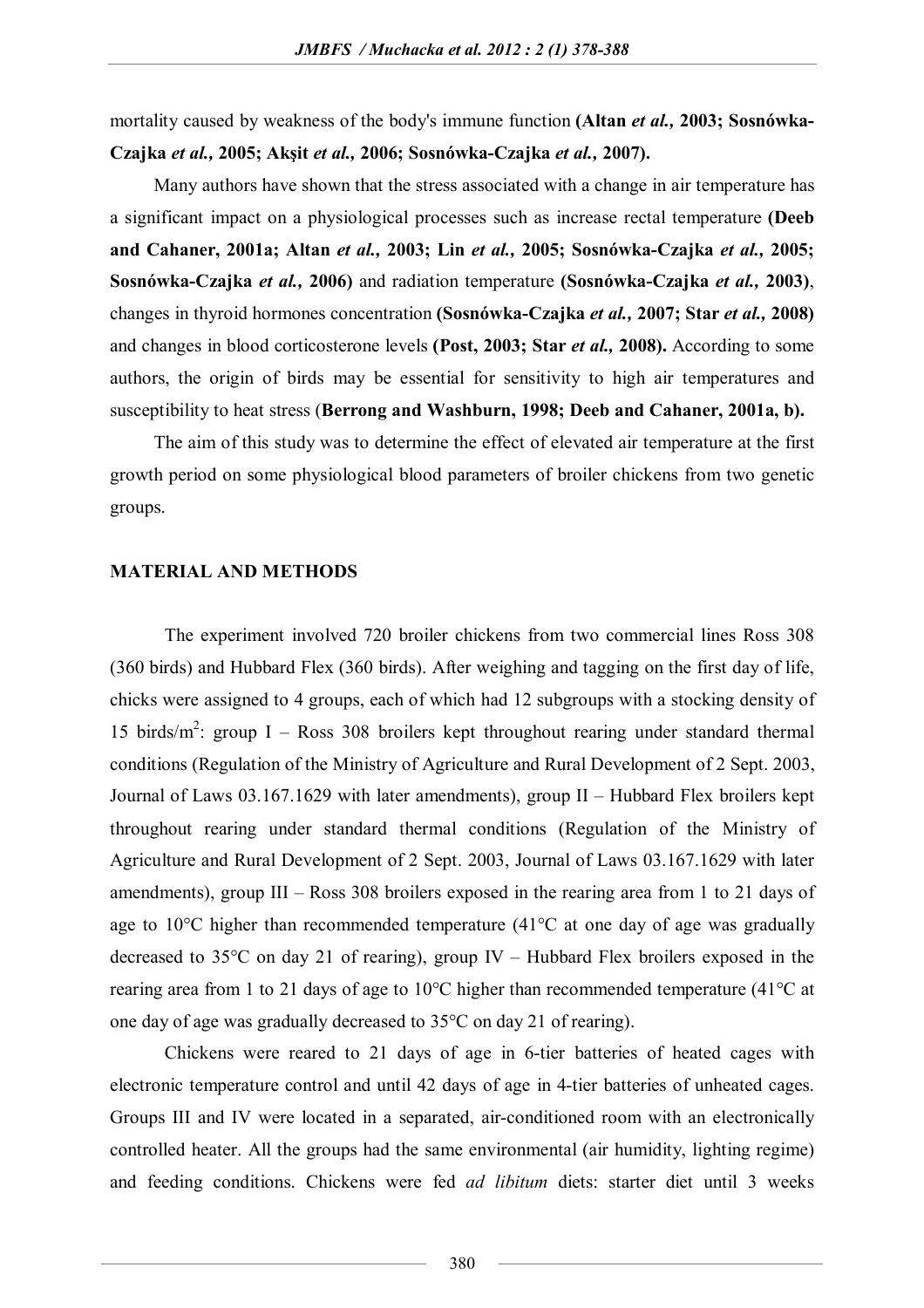(3083 kcal ME; 21.77% CP), grower diet from 4 to 5 weeks (3005 kcal ME; 19.97% CP), and finisher diet at 6 weeks of age (3004 kcal ME; 18.65% CP), all based on concentrates. Birds had free access to water drinkers at all times. At 1, 21 and 42 days of the experiment, blood was collected from 10 birds in each group to determine triiodothyronine  $(T_3)$  and thyroxine (T4), total protein, immunoglobulin complex, glucose, hemoglobin and hematocrit levels.

The results were analysed statistically by two-way analysis of variance and significant differences were estimated with Duncan's test using Statgraphics Centurion XV.

### **RESULTS**

Elevated air temperature had an influence on the concentration of  $T_3$  and  $T_4$  in the blood of chickens of both genetic groups (Table 1, 2). The exposure to the thermal challenge decreased these hormones levels at 21 days of rearing in both Ross 308 and Hubbard flex broilers compared to birds raised under standard thermal conditions, however, statistically significant differences were observed only between groups of chickens Ross 308 (*P*≤0.05). At 21 days of the experiment was observed a statistically significantly lower concentration of total protein (Table 3) in group I compared with group III (*P*≤0.01) and between group II and IV ( $P \le 0.05$ ). There was no effect of elevated air temperature on the immunoglobulin complex concentration in the blood of birds of both genetic groups (Table 4).

In both genetic groups, the exposure to the thermal challenge caused a tendency to decrease the concentration of glucose at 21 days of the experiment (Table 5). However, statistically significant differences in plasma glucose level were observed only at 42 days of experiment between the Hubbard Flex chickens from groups II and IV (*P*≤0.05). Statistically significant differences at 21 days of rearing of the hemoglobin content were observed between Ross 308 birds from groups I and III (Table 6).

The thermal challenge caused a statistically significant decrease in hematocrit levels in birds from both genetic groups at 21 days of the experiment, Hubbard Flex chickens at *P*≤0.01, Ross 308 at *P*≤0.05 (Table 7).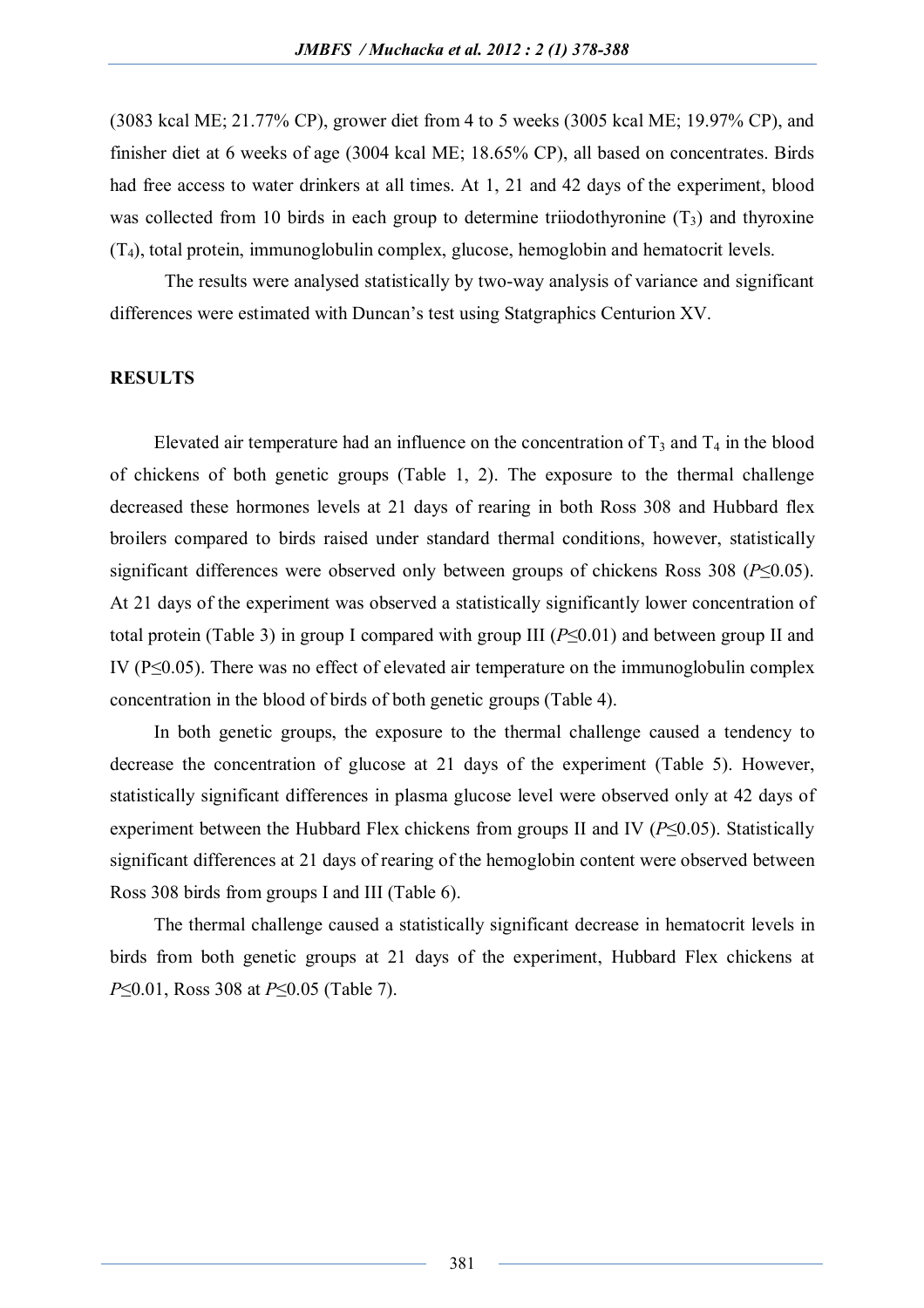|           | Group                          |         |                          |         |            |          |             |     |
|-----------|--------------------------------|---------|--------------------------|---------|------------|----------|-------------|-----|
| of<br>Day | standard thermal<br>conditions |         | elevated air temperature |         |            | Genetic  | Temperature | A x |
| rearing   |                                | Н       | Ш                        | IV      | <b>SEM</b> | group(A) | (B)         | B   |
|           | <b>Ross 308</b>                | Hubbard | <b>Ross 308</b>          | Hubbard |            |          |             |     |
|           |                                | fleks   |                          | fleks   |            |          |             |     |
|           | 0.86                           | 0.95    | 0.86                     | 0.95    | 0.05       | NS       | ۰           |     |
| 21        | $1.46^{b}$                     | 1.43    | $1.18^{a}$               | 1.31    | 0.08       | NS       | 0.05        | NS  |
| 42        | 1.70                           | 1.68    | 1.74                     | 1.72    | 0.04       | NS       | <b>NS</b>   | NS  |

### **Table 1** T3 (ng/ml)

**Legend:** A,B,a,b - statistical differences between broilers chickens of the same genetic group reared in different thermal conditions. NS - not significant.

a, b – values in rows with different letters differ significantly ( $P \le 0.05$ )

A, B – values in rows with different letters differ highly significantly (*P*≤0.01)

## **Table 2** T4 (µg/dl)

|                   | Group                          |         |                          |         |            |              |             |           |
|-------------------|--------------------------------|---------|--------------------------|---------|------------|--------------|-------------|-----------|
| Day of<br>rearing | standard thermal<br>conditions |         | elevated air temperature |         |            | Genetic      | Temperature | A x       |
|                   |                                | П       | Ш                        | IV      | <b>SEM</b> | group<br>(A) | (B)         | B         |
|                   | <b>Ross 308</b>                | Hubbard | <b>Ross 308</b>          | Hubbard |            |              |             |           |
|                   |                                | fleks   |                          | fleks   |            |              |             |           |
|                   | 1.09                           | 1.15    | 1.09                     | 1.15    | 0.03       | NS           | -           |           |
| 21                | $1.41^{b}$                     | 1.35    | 1.28 <sup>a</sup>        | 1.25    | 0.04       | NS           | 0.05        | <b>NS</b> |
| 42                | 1.49                           | 1.47    | 1.40                     | 1.48    | 0.05       | NS           | NS          | <b>NS</b> |

**Legend:** For significant differences, see Table 1.

**Table 3** Total protein (g/dl)

|         | Group                          |                  |                          |                  |            |              |             |           |
|---------|--------------------------------|------------------|--------------------------|------------------|------------|--------------|-------------|-----------|
| Day of  | standard thermal<br>conditions |                  | elevated air temperature |                  | <b>SEM</b> | Genetic      | Temperature | A x       |
| rearing |                                | Н                | Ш                        | IV               |            | group<br>(A) | (B)         | B         |
|         | <b>Ross 308</b>                | Hubbard<br>fleks | Ross 308                 | Hubbard<br>fleks |            |              |             |           |
|         | 3.13                           | 3.23             | 3.13                     | 3.23             | 0.19       | NS           |             |           |
| 21      | $4.22^{\mathrm{B}}$            | $4.10^{b}$       | $3.63^{A}$               | $3.70^{\circ}$   | 0.13       | NS           | 0.01        | NS        |
| 42      | 3.85                           | 3.99             | 3.84                     | 4.01             | 0.09       | NS           | NS          | <b>NS</b> |

**Legend:** For significant differences, see Table 1.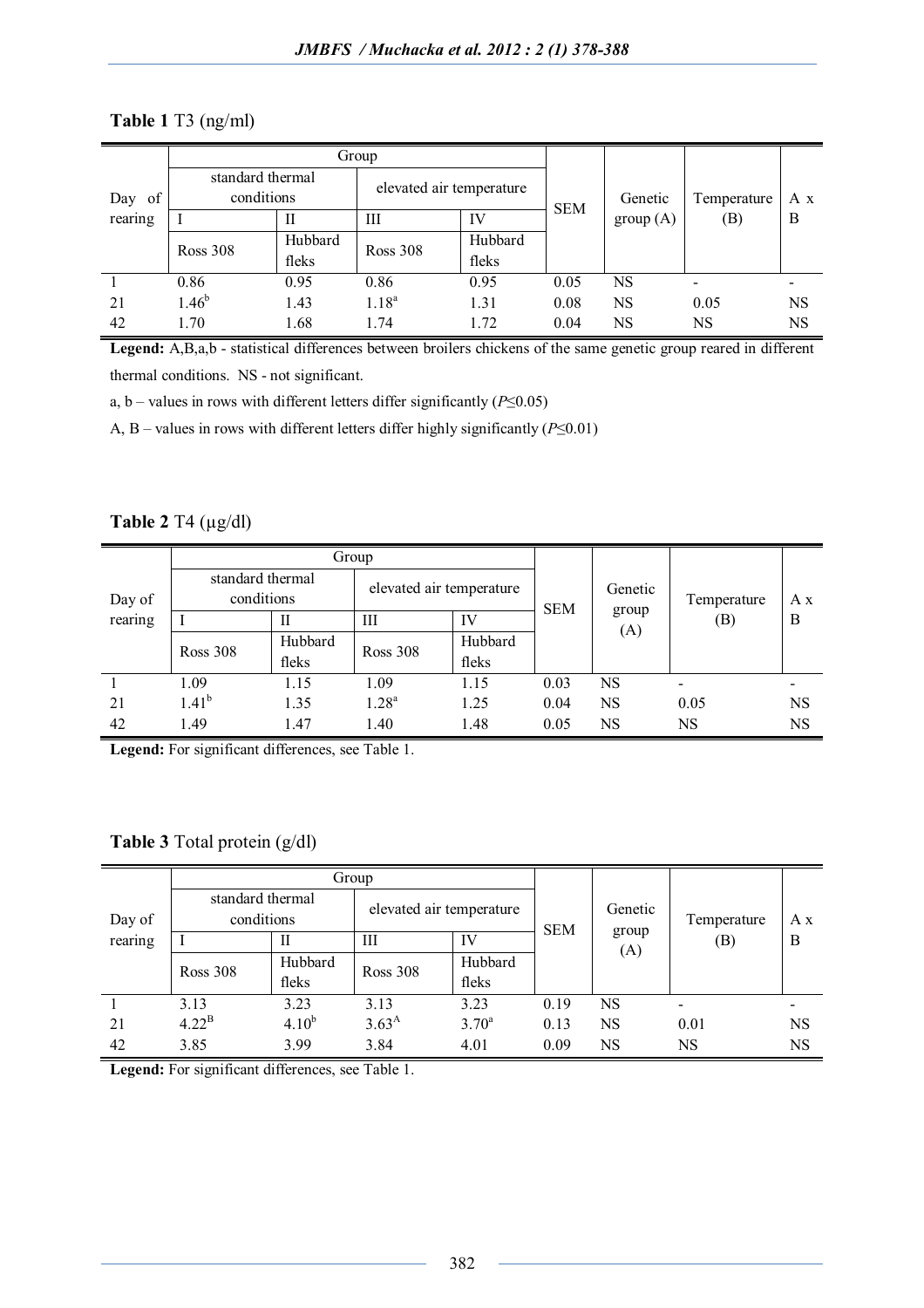|         | Group                          |         |                          |         |              |         |             |           |
|---------|--------------------------------|---------|--------------------------|---------|--------------|---------|-------------|-----------|
| Day of  | standard thermal<br>conditions |         | elevated air temperature |         | <b>SEM</b>   | Genetic | Temperature | A x       |
| rearing |                                | H       | Ш                        | IV      | group<br>(A) | (B)     | B           |           |
|         | <b>Ross 308</b>                | Hubbard | <b>Ross 308</b>          | Hubbard |              |         |             |           |
|         |                                | fleks   |                          | fleks   |              |         |             |           |
|         | 1.02                           | 1.06    | 1.02                     | 1.06    | 0.05         | NS      | $\,$        |           |
| 21      | 1.26                           | 1.30    | 1.34                     | 1.27    | 0.03         | NS      | <b>NS</b>   | <b>NS</b> |
| 42      | 1.31                           | 1.39    | 1.36                     | 1.30    | 0.04         | NS      | <b>NS</b>   | <b>NS</b> |

# **Table 4** Immunoglobulin complex (g/dl)

**Legend:** For significant differences, see Table 1.

# **Table 5** Glucose (mg/dl)

|                   | Group                          |                  |                          |                  |            |              |                          |           |
|-------------------|--------------------------------|------------------|--------------------------|------------------|------------|--------------|--------------------------|-----------|
| Day of<br>rearing | standard thermal<br>conditions |                  | elevated air temperature |                  | <b>SEM</b> | Genetic      | Temperature              | A x       |
|                   |                                | Н                | Ш                        | IV               |            | group<br>(A) | (B)                      | B         |
|                   | <b>Ross 308</b>                | Hubbard<br>fleks | <b>Ross 308</b>          | Hubbard<br>fleks |            |              |                          |           |
|                   | 187.49                         | 190.57           | 187.49                   | 190.57           | 6.73       | <b>NS</b>    | $\overline{\phantom{0}}$ |           |
| 21                | 244.19                         | 238.69           | 227.35                   | 232.19           | 6.79       | <b>NS</b>    | NS                       | <b>NS</b> |
| 42                | 254.69                         | $255.35^{b}$     | 249.85                   | $230.41^a$       | 7.14       | NS           | NS                       | NS        |

**Legend:** For significant differences, see Table 1.

# **Table 6** Hemoglobin (g/dl)

|                   | Group                          |                  |                          |                  |            |              |             |     |
|-------------------|--------------------------------|------------------|--------------------------|------------------|------------|--------------|-------------|-----|
| Day of<br>rearing | standard thermal<br>conditions |                  | elevated air temperature |                  | <b>SEM</b> | Genetic      | Temperature | A x |
|                   |                                | П                | Ш                        | IV               |            | group<br>(A) | (B)         | B   |
|                   | <b>Ross 308</b>                | Hubbard<br>fleks | <b>Ross 308</b>          | Hubbard<br>fleks |            |              |             |     |
|                   | 11.24                          | 11.30            | 11.24                    | 11.30            | 0.19       | NS           |             |     |
| 21                | $12.23^{b}$                    | 12.39            | $10.54^a$                | 11.54            | 0.43       | NS           | 0.05        | NS  |
| 42                | 12.54                          | 12.79            | 12.63                    | 12.93            | 0.21       | NS           | NS          | NS  |

**Legend:** For significant differences, see Table 1.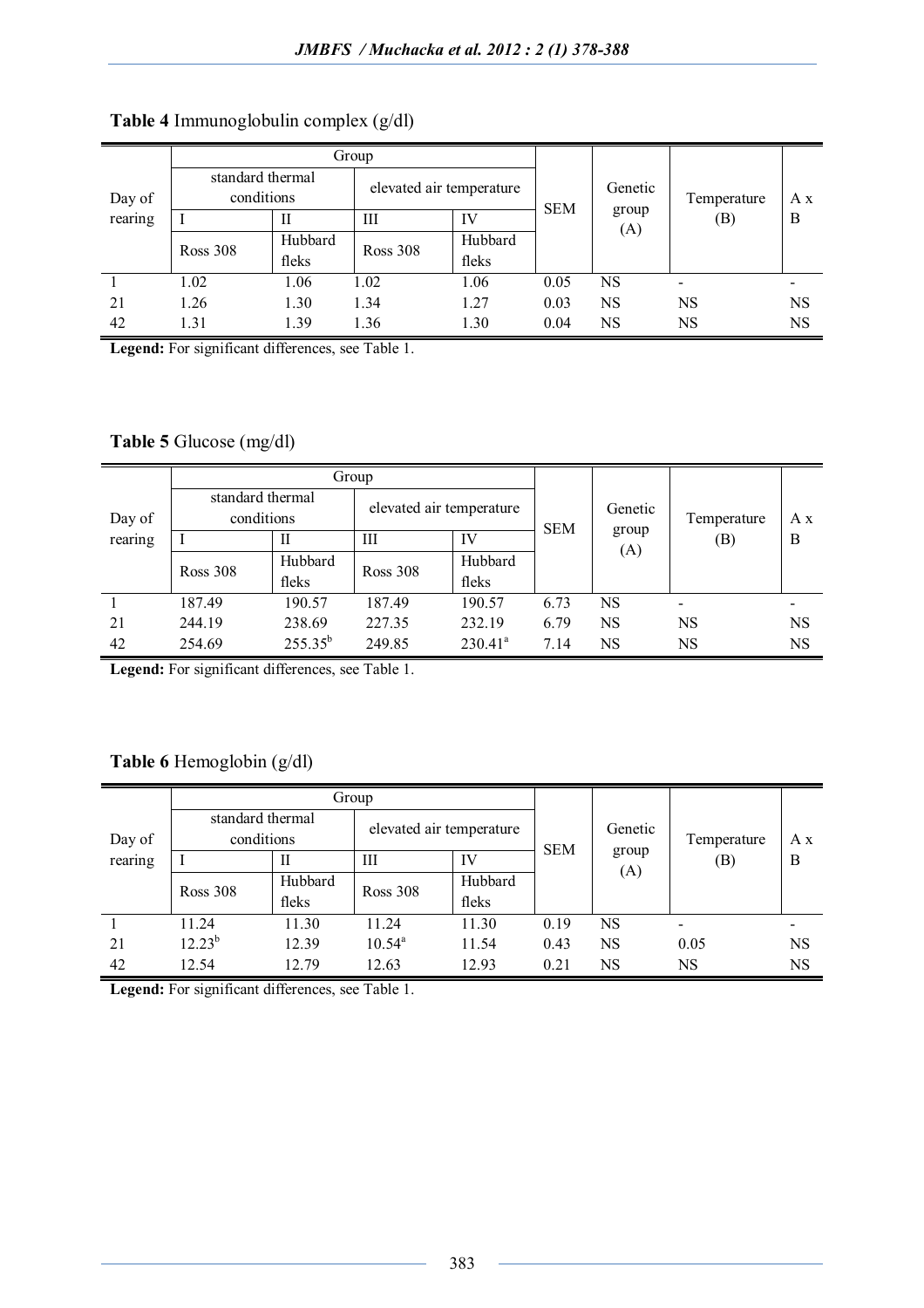|                   | Group                          |                  |                          |                  |            |              |             |     |
|-------------------|--------------------------------|------------------|--------------------------|------------------|------------|--------------|-------------|-----|
| Day of<br>rearing | standard thermal<br>conditions |                  | elevated air temperature |                  |            | Genetic      | Temperature | A x |
|                   |                                | Н                | Ш                        | IV               | <b>SEM</b> | group<br>(A) | (B)         | B   |
|                   | <b>Ross 308</b>                | Hubbard<br>fleks | Ross 308                 | Hubbard<br>fleks |            |              |             |     |
|                   | 34.71                          | 33.43            | 34.71                    | 33.43            | 0.70       | NS           |             |     |
| 21                | $40.14^{b}$                    | $39.00^{\rm B}$  | $36.00^a$                | $34.71^{\rm A}$  | 1.03       | <b>NS</b>    | 0.01        | NS  |
| 42                | 35.71                          | 38.14            | 37.71                    | 38.86            | 0.97       | NS           | <b>NS</b>   | NS  |

#### **Table 7** Hematocrit (%)

**Legend:** For significant differences, see Table 1.

#### **DISCUSSION**

The effectiveness of rearing depends on many factors including good chicks quality and good chicks genotype, the right environmental conditions, nutrition and veterinary prevention. With the large developments in the field of genetic progress increases the sensitivity of birds to environmental conditions (microclimate in henhouse) **(Sosnówka-Czajka** *et al.,* **2006).** 

One of the components of microclimate significantly affecting the productivity and health of broiler chickens is the temperature in henhouse. A major danger for broiler production is heat. To chronic overheating occurs when the outside temperature exceeds 27-30°C. Resistance to environmental factors and susceptibility to stress is genetically determined **(Campo** *et al.,* **2006)**.

Thyroid hormones (triiodothyronine and thyroxine) play a key role in metabolic processes, influencing the rate of proteins and fats. Therefore, collecting information about the changes and the level of these hormones can be treated as a relative indicator of metabolic changes occurring in the body during the planned experiments. Raising the temperature to 35ºC with humidity of 70-75% reduces the levels of triiodothyronine in the blood plasma **(Yahav** *et al.,* **1995).** Generally, increased rearing temperature causes a decrease in the concentration of  $T_3$  and  $T_4$  in the blood plasma and a decrease in metabolic rate of broiler chickens **(Williams and Njoya, 1998; Sokołowicz and Herbut, 1999).**

In our study, elevated air temperature also had an influence on the concentration of  $T_3$ and  $T_4$  in the blood of chickens of both genetic groups. Both chickens Ross 308 and Hubbard flex reared at elevated air temperatures were observed at 21 days of raising the lower levels of these hormones in the blood compared with the chickens reared at standard thermal conditions. **Berrong and Washburn (1998)** noted a tendency to increase the total protein in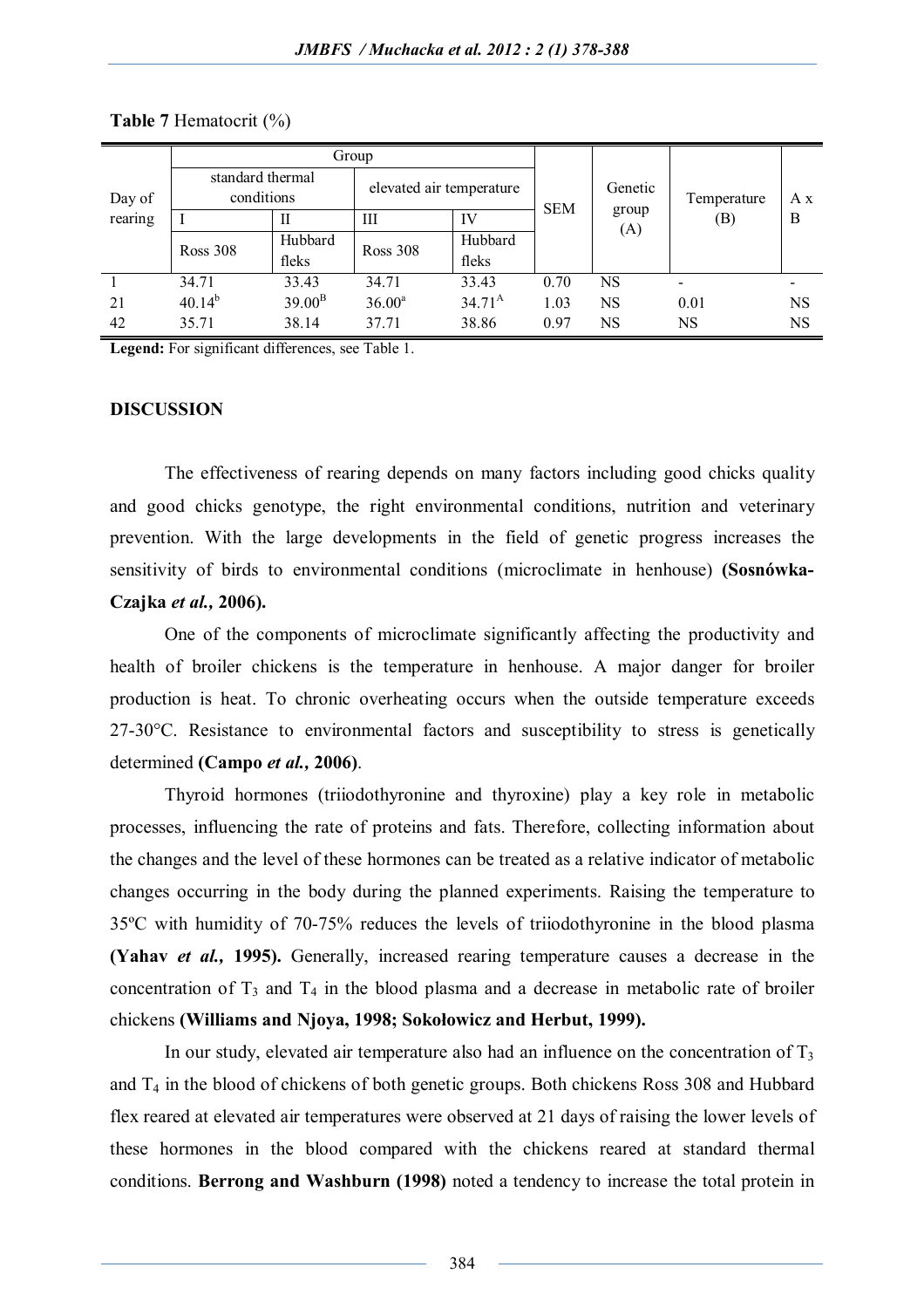the blood of broiler chickens exposed from  $3<sup>th</sup>$  weeks of rearing at elevated air temperature (32°C), whereas at higher temperature (38°C), the authors noted a decrease in total protein in the blood of birds. In our study, at 21 days of the experiment concentration of total protein in group I was a statistically significantly lower compared with group III and between group II and IV.

Broiler chickens lines which currently bred differ genetically in terms of cellular and humoral immune response **(Cheema** *et al.,* **2003**). According to **Cheema** *et al.* **(2003)** stresses generally reduce the efficiency of the immune response of broiler chickens, but the body's resistance is genetically determined. Therefore, decisive importance in immune system's response to stress is the origin and genotype of the birds, then the type and intensity of the stressor. Environmental stresses generally associated with the weakening of immune function in poultry, and thus the deterioration of welfare. The efficiency of the immune system is often determined by the level of immunoglobulin **(Sivaraman** *et al.,* **2005).** In our study there was no effect of elevated air temperature on the concentration of the immunoglobulin complex in the blood of birds of both genetic groups.

The level of biochemical and haematological blood indicators in poultry is affected by many factors (e.g age, sex, species, breed, nutrition, physiological status and breeding technology) **(Brodacki** *et al.,* **2006; Fudge, 2000)**. **Brodacki** *et al.* **(2006)** showed changes in glucose and uric acid concentrations in birds kept in different environmental conditions.

**Puvadolpirod and Thaxton (2000a, b, c)** indicate that the increase in blood glucose levels is due to stress. In our study, under the influence of elevated air temperatures was observed a trend towards decrease in glucose concentration at 21 days of experiment in both genetic groups. Morphological differences in the blood may result from varying susceptibility of birds on the stress factors **(Campo** *et al.,* **2005; Akşit** *et al.,* **2006; Campo** *et al.,* **2006; Nowaczeski, 2008).** Under the influence of heat stress observed a decrease in hematocrit and an increase in heterophils to lymphocytes ratio **(Altan** *et al.,* **2003, Yahav and Hurwitz, 1996).** According **Kołacz** *et al.* **(1995)** in broiler chickens held at 30°C, 35°C and 38°C regularly decreased hematocrit, platelets and hemoglobin. It also showed decrease in total protein, albumin and globulins. In our study, elevated air temperature evoked at 21 days of the experiment a statistically significant decrease in hematocrit in birds of both genetic groups. A statistically significant difference at 21 days of raising the hemoglobin content was observed between birds Ross 308. Metabolic slowdown, and thus less need for oxygen affects the decrease of hemoglobin, the number of erythrocytes and hematocrit **(Kołacz** *et al.,* **1995; Yahav and Hurwitz 1996)**, which were also found in our study.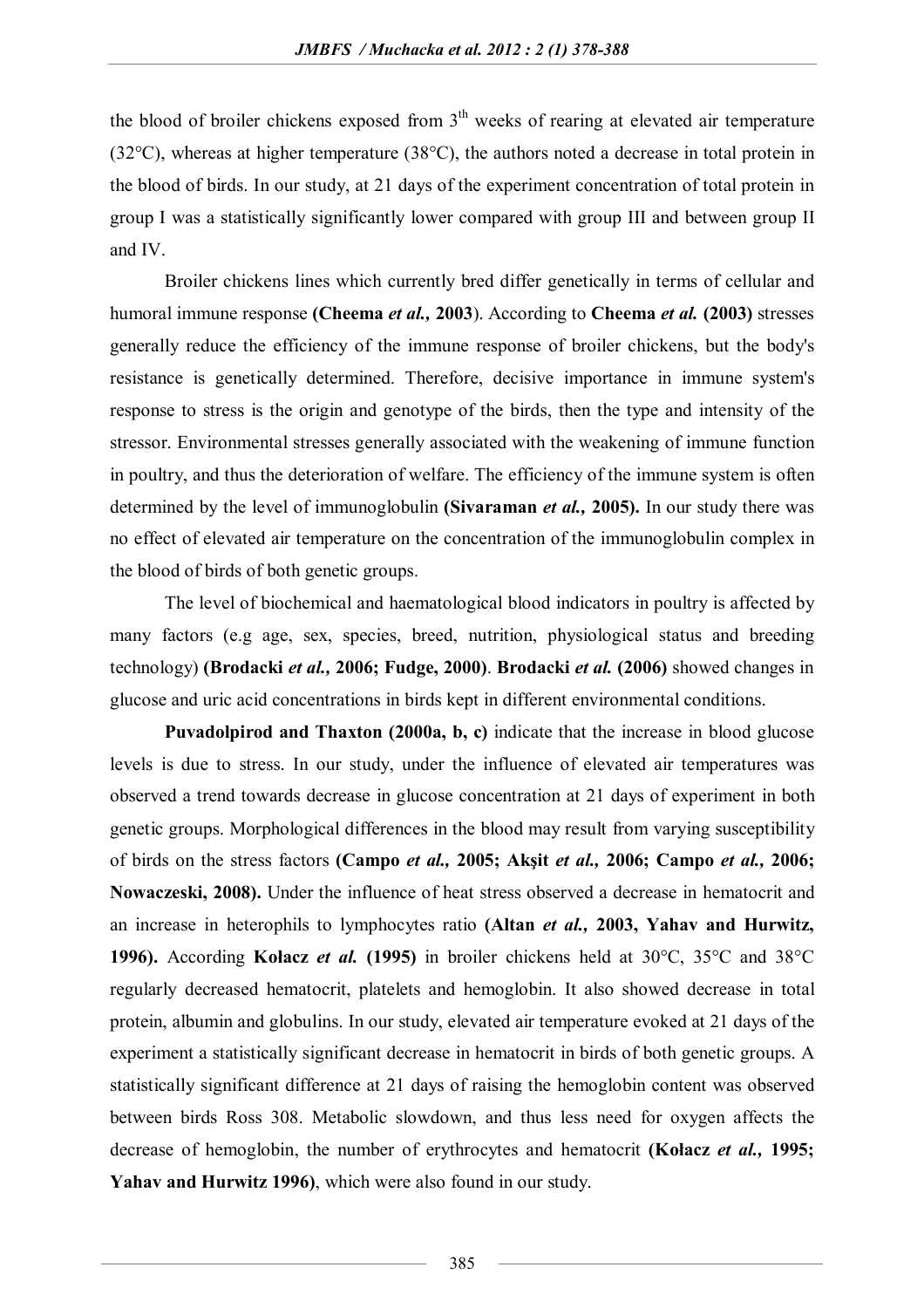### **CONCLUSION**

The thermal challenge upset the body's homeostasis in both genetic groups of chickens, which possibly suggests that elevated air temperature during the first period of rearing has a negative effect on the welfare of broilers, regardless of their origin.

### **REFERENCES**

AKŞIT, M. – ALÇIN, S. – ÖZKAN, S. – METIN, K. – ÖZDEMIR, D. 2006. Effects of temperature during rearing and crating on stress parameters and meat quality of broilers. In *Poultry Sciences,* vol. 85, 2006, p. 1867-1874.

ALTAN, Ő. – PABUÇCUOĞLU, A. – ALTAN, A. – KONYALIOĞLU, S. – BAYRAKTAR, H. 2003. Effect of heat stress on oxidative stress, lipid peroxidation and some stress parameters in broilers. In *British Poultry Sciences,* vol. 44, 2003, no. 4, p. 545-550.

BERRONG, S. L. – WASHBURN, K. W. 1998. Effect of genetic variation on total plasma protein, body weight gains, and body temperature responses to heat stress. In *Poultry Sciences,* vol. 77, 1998, p. 379-385.

BRODACKI, A. – BATKOWSKA, J. – ZADURA, A. 2006. Wpływ systemu chowu na poziom wskaźników hematologicznych i biochemicznych krwi indyków rzeźnych. In *Annales Universitatis Mariae Curie-Skłodowska Lublin – Polonia*, vol. 24, 2006, p. 335-342.

CAMPO, J. L. – GIL, M. G. – DAVILA, S. G 2005. Social aggressiveness, pecking at hands, and its relationships with tonic immobility duration and heterophil to lymphocyte ratio in chickens of different breeds. In *Archive Geflügelk.,* vol. 69, 2005, p. 11-15.

CAMPO, J. L. – GIL, M. G. – DAVILA, S. G. – MUÑOZ, I. 2006. The genetics of three welfare indicators: tonic immobility duration, heterophil to lymphocyte ratio, and fluctuating asymmetry. In *World's Poultry Sciences Journal,* suppl., vol. 62, 2006, p. 606-607.

CHEEMA, M. A. – QURESHI, M. A. – HAVENSTEIN, G. B. 2003. In *International Journal of Poultry Sciences*, vol. 2, 2003, no. 5, p. 300-312.

DEEB, N. – CAHANER, A. 2001a. Genotype-by-environment interaction with broiler genotypes differing in growth rate: 2. The effect of high ambient temperature on dwarf versus normal broilers. In *Poultry Sciences,* vol. 80, 2001a, p. 541-548.

DEEB, N. – CAHANER, A. 2001b. Genotype-by-environment interaction with broiler genotypes differing in growth rate: 1. The effect of high ambient temperature and naked-neck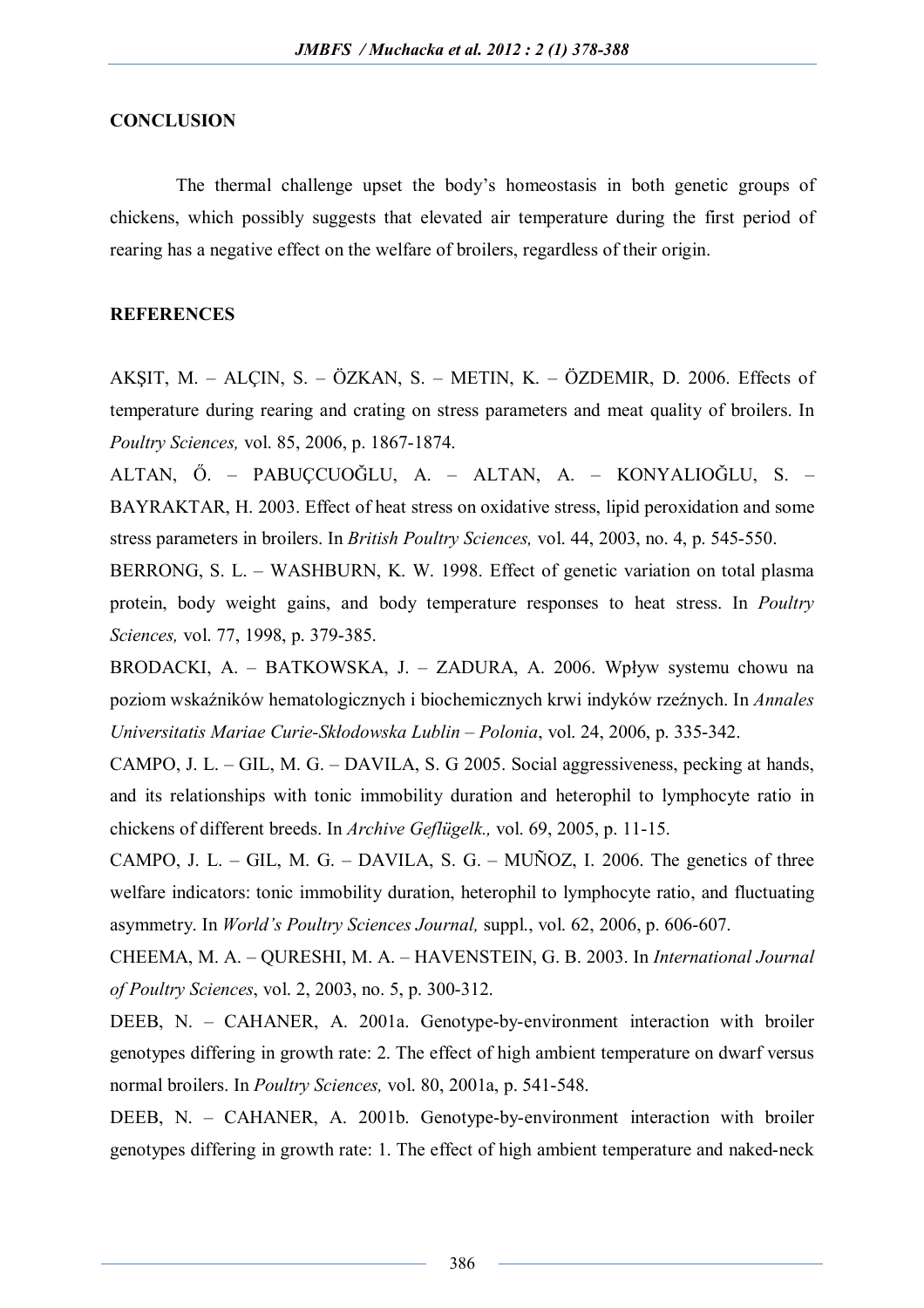genotype on lines differing in genetic background. In *Poultry Sciences,* vol. 80, 2001b, p. 695-702.

FUDGE, A. M. 2000. Laboratory Medicine: Avian and Exotic Pets. Philadelphia: W. B. Saunders Company, 482.

KOŁACZ, R. – BODAK–KOSZAŁKA, E. – DOBRZAŃSKI, Z. – MATAR, S. 1995. Physiological response of broiler hens to heat stress. In *Rocz Nauk Zoot,* vol. 22, 1995, no. 2, p. 335-345.

LIN, H. – ZHANG, H. F. – DU, R. – GU, X. H. – ZHANG, Z. Y. – BUYSE, J. – DECUPERE, E. 2005. Thermoregulation responses of broiler chickens to humidity at different ambient temperatures. II. Four weeks of age. In *Poultry Sciences,* vol.84, p. 1173- 1178.

NOWACZESKI, S. 2008. Wskaźniki hematologiczne ptaków jako źródło cennych informacji. In *Polskie Drobiarstwo*, vol. 11, 2008, p. 27-29.

POST, J. 2003. Physiological effects of elevated plasma corticosterone concentrations in broiler chickens. An alternative means by which to assess the physiological effects of stress. In *Poultry Sciences,* vol. 82,2003, p. 1313-1318.

PUVADOLPIROD, S. – THAXTON, J. P. 2000a. Model of physiological stress in chickens. 1. Resopnse parameters. In *Poultry Sciences,* vol. 79, 2000a, p. 363-369.

PUVADOLPIROD, S. – THAXTON J. P. 2000b. Model of physiological stress in chickens. 2. Dosimetry of adrenocorticotropin. In *Poultry Sciences,* vol. 79, 2000b, p. 370-376.

PUVADOLPIROD, S. – THAXTON, J. P. 2000c. Model of physiological stress in chickens. 3. Temporal patterns of response. In *Poultry Sciences,* vol. 79, 2000c, p. 377-382.

SIVARAMAN, G. K. – KUMAR, S. – SAXENA, V. K. – SINGH, N. S. – SHIVAKUMAR, B. M. 2005. Genetics of immunocompetent traits in a synthetic broiler dam line. In *British Poultry Sciences,* vol. 46, 2005, p. 169-174.

SOSNÓWKA-CZAJKA, E**. –** HERBUT, E. – SKOMORUCHA, I. 2003. Wpływ paszy wzbogaconej w olej lniany na zdrowotność i wyniki produkcyjne kurcząt brojlerów w warunkach stresu termicznego. In *Pr. Kom. Nauk Rol. I Biol. BTN,* seria B, vol. 51, 2003, p. 249-258.

SOSNÓWKA-CZAJKA, E. **–** SKOMORUCHA, I. – HERBUT, E. 2005. Effect of dietary vitamin supplements on productivity and physiological parameters of broiler chickens exposed to elevated ambient temperature. In Proceeding of XII<sup>th</sup> International Conference -ISAH, Warsaw, 2005, p. 111-114.